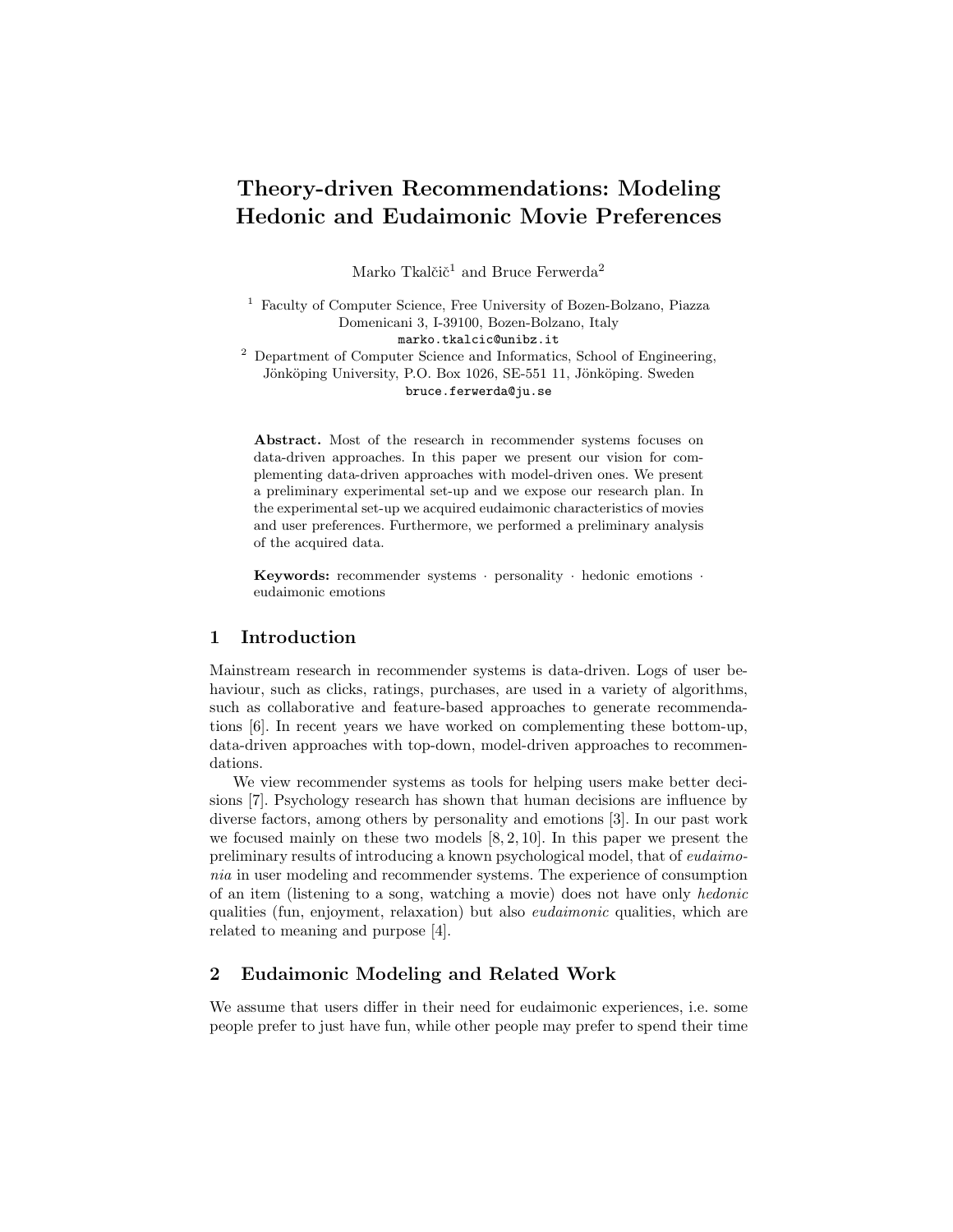#### 2 Tkalčič and Ferwerda

contemplating meaning and purpose. Similarly, we observe that movies differ in the experience quality they induce. For example, the movies The Hangover and La vita e' bella are both comedies. But while the former is a shallow comedy with a series of simple jokes the latter deals with deeper issues, such as the holocaust.

In positive psychology, happiness is often described through two opposite concepts: hedonism and eudaimonism [1]: the hedonic view equates happiness with pleasure, comfort, and enjoyment, whereas the eudaimonic view equates happiness with the human ability to pursue complex goals which are meaningful to the individual and society. Oliver and Raney [5] have carried out research to identify whether there are distinct eudaimonic and hedonic motivations for consuming entertainment. Through a series of studies they devised an instrument for measuring the eudaimonic and hedonic qualities of entertainment experiences. They showed that in addition to viewing movies for purposes of fun and pleasure, individuals also turn to entertainment for purposes of greater insight and meaningfulness. Wirth et al. [11] further extended Oliver's work by analyzing what are the hedonic and eudaimonic qualities of movies with good and bad endings and found significant differences.

#### 3 Work Plan

In order to devise personalization approaches using eudaimonia there are a lot of steps to make, since it is an unexplored area. We foresee the following steps need to be taken:

- 1. unobtrusive inference of eudaimonic and hedonic user preferences
- 2. automatic labeling of movies' eudaimonic and hedonic qualities
- 3. a personalized recommender system that takes advantage of eudaimonic and hedonic features

#### 4 Data acquisition

We performed a user study to acquire data. We let the subjects choose movies from a pool of popular movies. For the hypothetical context of choosing a movie to watch alone on a Saturday evening, each subject had to choose the most appropriate movie (the liked movie) and the least appropriate movie (the disliked movie). The subjects were then asked to describe, for each of the two movies, their viewing experience in terms of hedonic and eudaimonic experience using an adaptation of the scale developed by [5]. After answering the movie-related questions, the subjects filled in the ten-items personality questionnaire (TIPI).

We hand-picked the movies in order to have a mix of hedonic and eudaimonic movies.

We ran the study through Amazon Mechanical Turk. After removing subjects who did not pass a control question and removing outliers using the Mahalanobis distance we had the answers of 84 subjects  $(M = 34.2 \text{ years}, SD = 9.5 \text{ years},$ 29 females).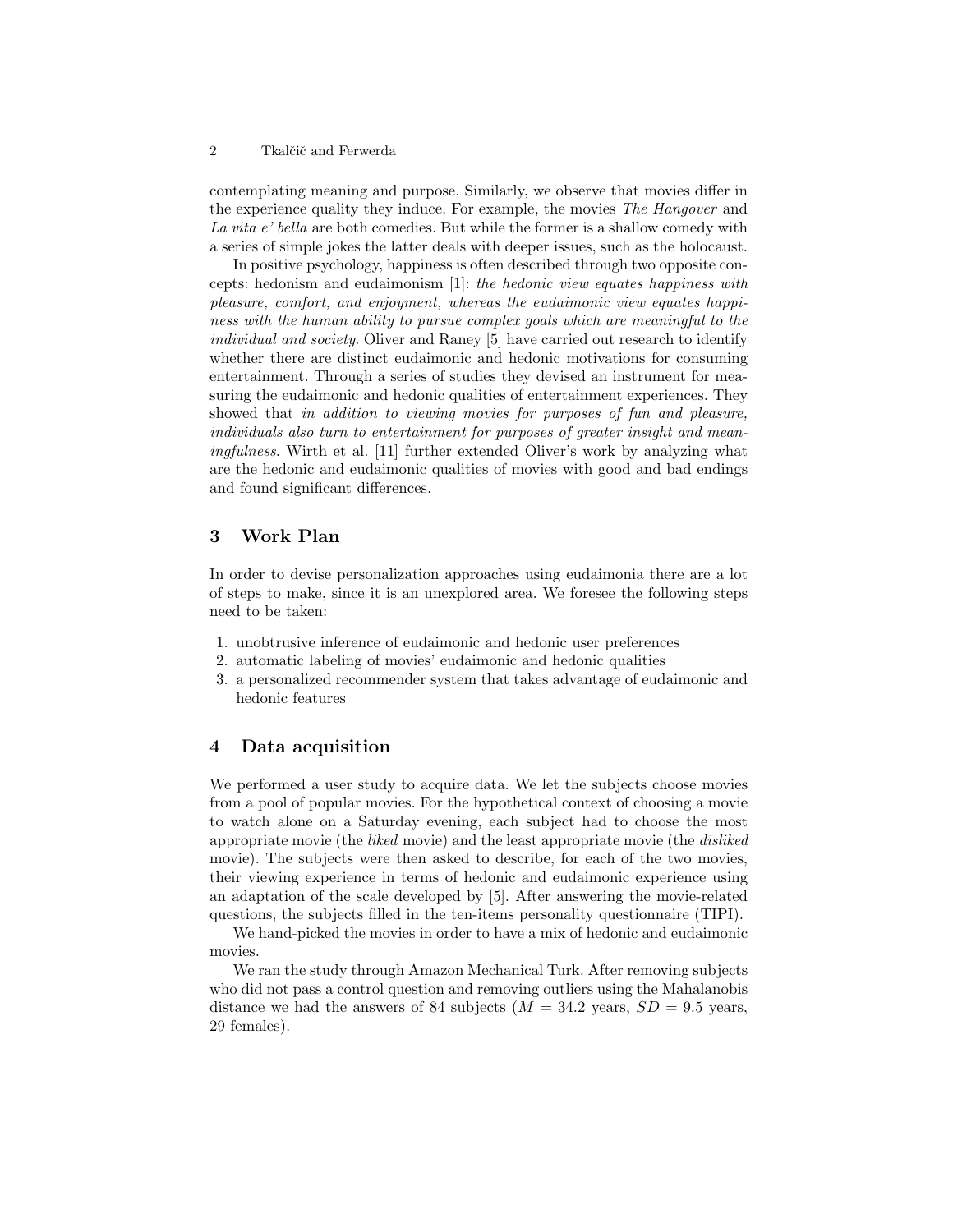| Title                    | Eudaimonic Hedonic |   |
|--------------------------|--------------------|---|
| Manchester by the sea    | V                  | N |
| Bad Moms                 | N                  |   |
| Mad Max: Fury Road       | N                  | V |
| The Shawshank Redemption | V                  | N |
| Inside Out               |                    |   |

Table 1. Excerpt of movie titles used in the experiment. The eudaimonic and hedonic qualities are our subjective assessments

#### 5 Results

A deeper analysis of the data acquired is going to be presented at the UMAP 2018 conference [9]. Here we pick two specific aspects: (i) bimodal distribution of eudaimonic reasoning and (ii) movie characteristics.

Users divided themselves into two clusters in terms of the eudaimonic qualities of the liked movies (see Fig. 1): some users liked movies with high eudaimonic qualities (scores  $> 3$ ) while some users liked movies with low eudaimonic qualities (scores  $\langle 3 \rangle$ , which is reflected in the bimodal shape of the histogram in Fig. 1. We conjecture that this bi-modal shape is due to user being either pleasure-seekers or meaning-seekers.

We clustered the movies into three categories: hedonic-only, eudaimonic-only and mixed. We performed the Wilcoxon rank sum test in order to test the hypothesis of the mean reported hedonic and eudaimonic quality being equal. Examples from all three clusters are reported in Tab. 2.

Table 2. Examples from clusters of movies. The left column shows movies that have a stronger eudaimonic quality, the right column shows movies with a stronger hedonic quality and the mid column shows movies that are equally hedonic and eudaimonic

| Eudaimonic                                                             | Mixed               | Hedonic                                       |
|------------------------------------------------------------------------|---------------------|-----------------------------------------------|
| Arrival<br>Passengers<br>The Girl on the Train<br>Fifty Shades of Gray | La La Land Deadpool | Hidden Figures Mad Max: Fury Road<br>Bad Moms |

## 6 Future Work

The results of our study indicate that eudaimonic characteristics are useful for accounting variance in user preferences and for characterizing movies.

We plan to proceed the with the three steps: (i) unobtrusive inference of eudaimonic/hedonic preferences, (ii) automatic labeling of movies and (iii) personalized recommendations of movies.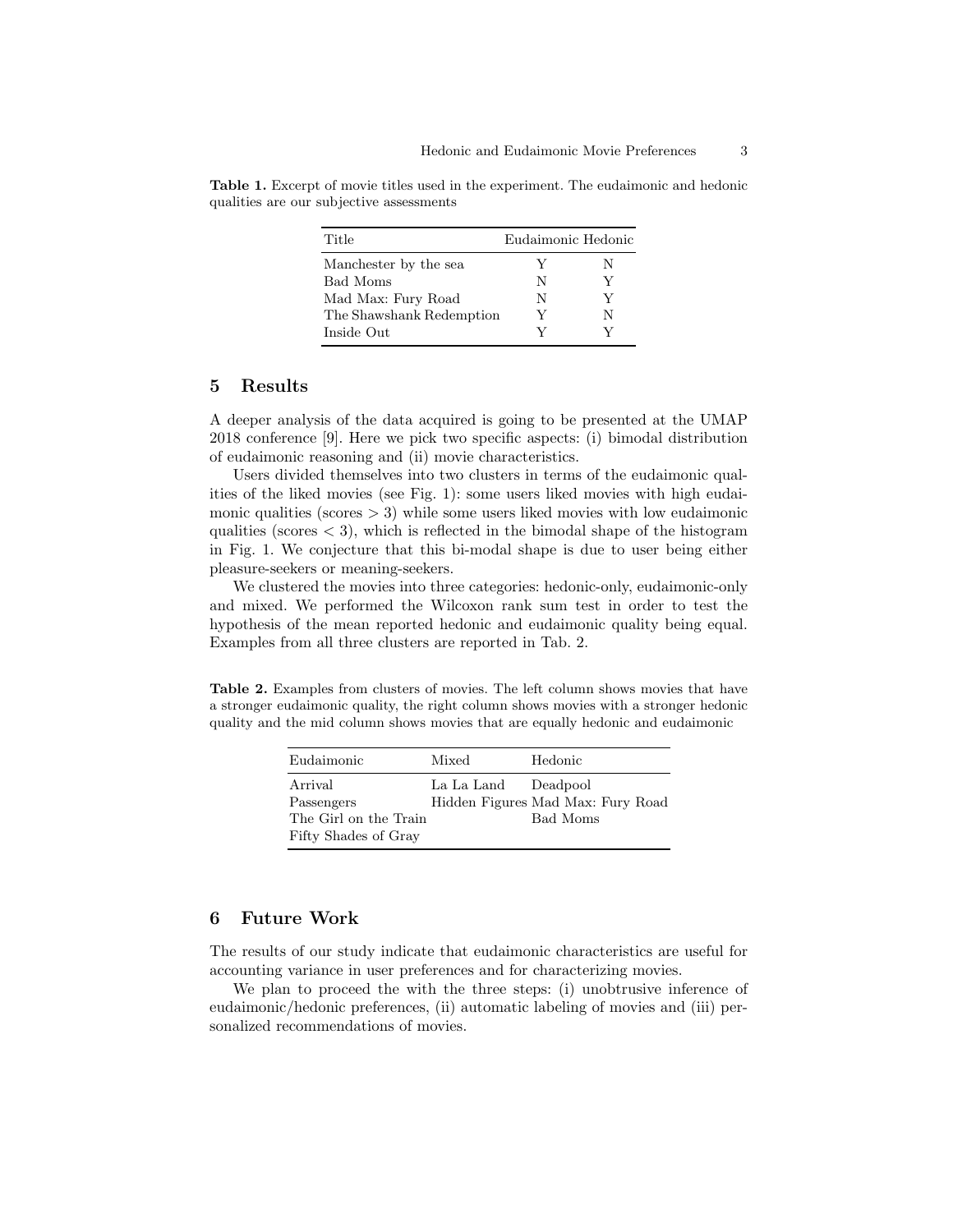#### 4 Tkalčič and Ferwerda



Fig. 1. Distribution of eudaimonic qualities of liked movies. The variable reported in this figure is the agreement with the statement  $I$  liked this movie because it challenged my way of seeing the world.

For the unobtrusive inference we are designing an experiment. In addition to the variables acquired in the experiment reported above, we will collect also the users' social media data. We plan to ask for Facebook likes, twitter activity and Instagram activity. Using features extracted from social media activity we plan to do a predictor of the user preferences for movies in the hedonic/eudaimonic space. The recent scandal with Facebook data integrity may pose a further probblem in devising such a method.

For the automatic labeling of movies we plan to use movie subtitles for feature generation. We foresee the usage of NLP techniques and generate features using TF-IDF and embeddings. In order to get ground truth movie labels we plan to crowd-source the labeling of a pool of movies.

For the personalized recommendation part we plan to use content-based recommendation methods that take advantage of the eudaimonic and hedonic features.

## References

1. Antonella Delle Fave, Fausto Massimini, and Marta Bassi. Hedonism and Eudaimonism in Positive Psychology, pages 3–18. Springer Netherlands, Dordrecht, 2011.